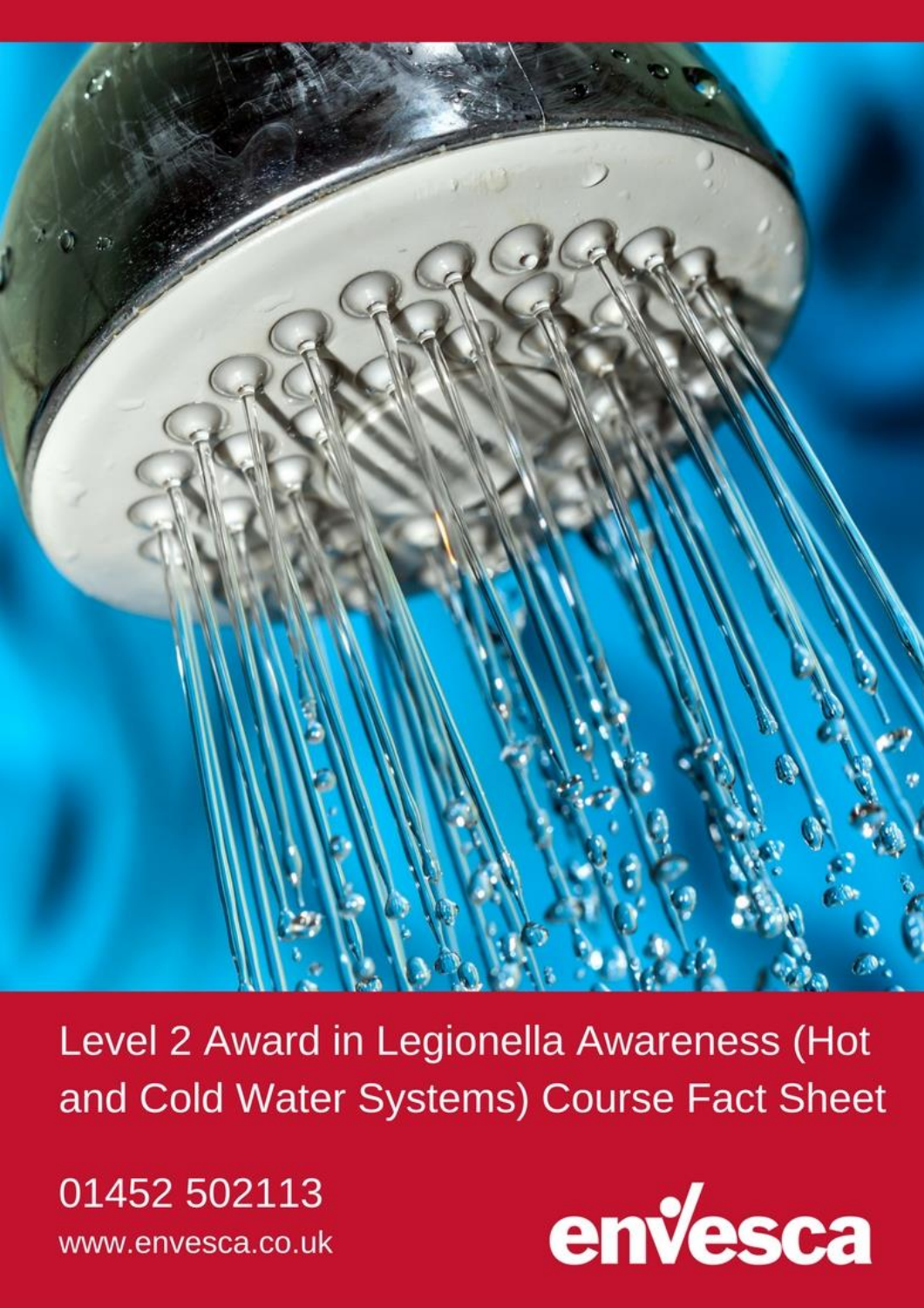$\overline{a}$  , and the component of the component of the component of the component of the component of the component of the component of the component of the component of the component of the component of the component of th

#### **Course Aim**

The aim of the course is to raise awareness to prevent waterborne disease caused by legionella bacteria, specifically the risks associated with hot and cold water systems.

It will help your employees understand the health risks associated with legionella bacteria and how to control them. It will highlight how legislation and codes of practice can support the management of legionella bacteria.

### **Who Should Attend**

This course is ideal for anyone who works in an environment where legionella growth is a risk. It is particularly relevant to those who have responsibility for undertaking tasks associated with cleaning, servicing, modification or repair of water systems. This could include supervisors, maintenance personnel, trade persons and cleaners.

This course is not suitable for the "responsible person" or "duty holder". They would need to attend the Level 3 Award in Legionella Management for the Responsible Person qualification.

One Day

#### **Entry Requirements**

Candidates are not required to have any prior knowledge or qualifications in legionella awareness to enable them to attend this course.

However, it is recommended that candidates have a minimum of Level 1 in Literacy/English or equivalent to undertake this qualification. Candidates should be aged 16 or above.

#### **The Content**

- Conditions required for legionella bacteria to multiple.
- Methods of transmission and infection.
- Typical symptoms of Legionnaires' disease.
- Groups of people most commonly at risk to infection.
- Legislation and codes of practice relating to the management of legionella bacteria.
- Consequences of non-compliance with legislation and codes of practice.
- Roles and responsibilities associated with the management of legionella bacteria.
- Process of legionella risk assessment.
- Importance of competent staff.
- Importance of a formal review and written control scheme.
- How hot and cold water systems operate.
- Factors that contribute to the risk of legionella bacteria within hot and cold water systems.
- How routine monitoring contributes towards controlling the risk factors.
- Routine checks of the system.
- Circumstances for when a legionella test is carried out.
- **Course Length Course Length Cleaning and disinfection.**

#### **Accredited By**

This course is accredited by Highfield Qualifications and sits on the Regulated Qualifications Framework (RQF).

**This course is also available as a non-accredited option.**

#### **Delivery Methods**

In-House

 $\overline{\phantom{a}}$  , and the contract of the contract of the contract of the contract of the contract of the contract of the contract of the contract of the contract of the contract of the contract of the contract of the contrac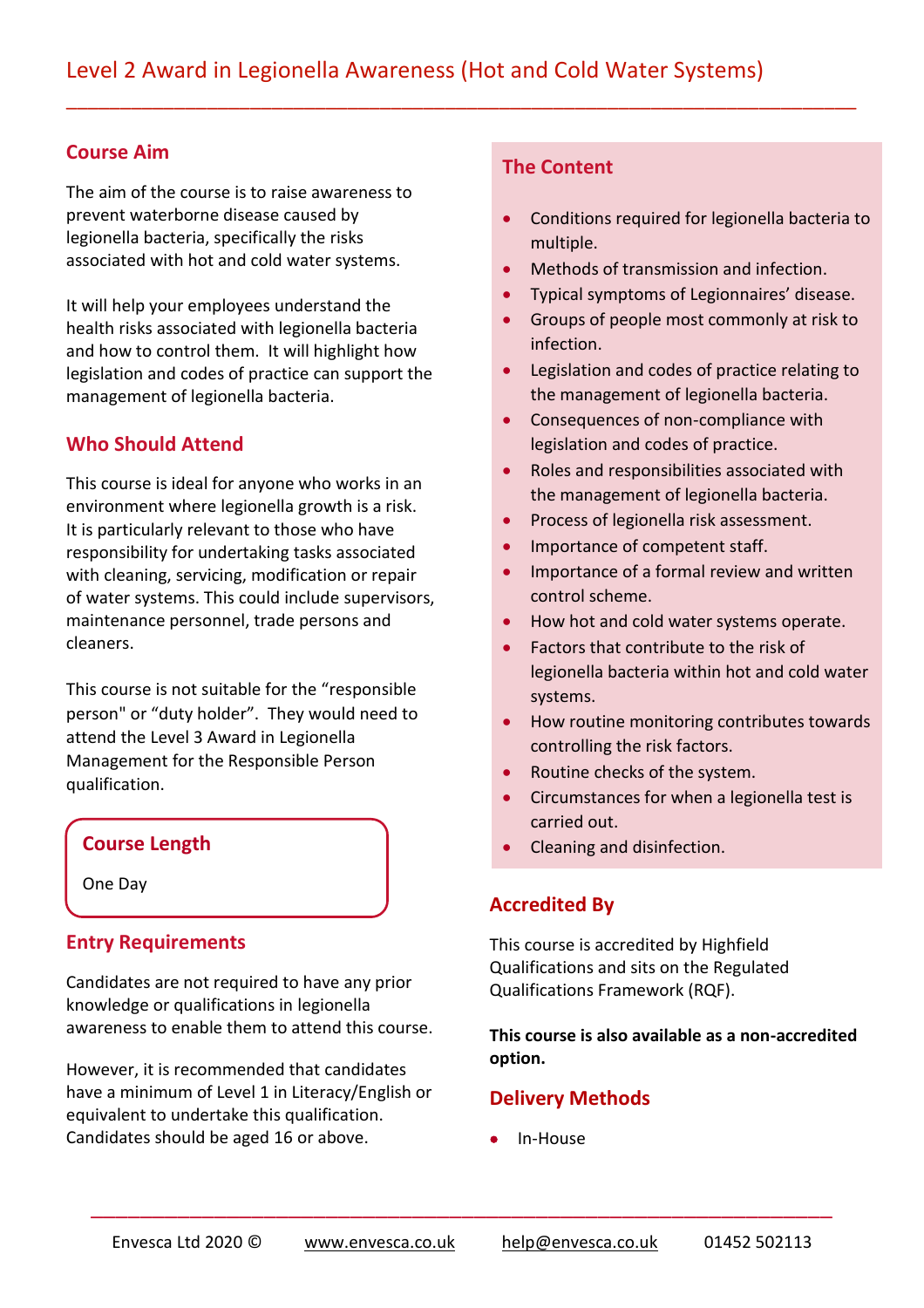$\overline{a}$  , and the component of the component of the component of the component of the component of the component of the component of the component of the component of the component of the component of the component of th

#### **The Benefits**

By attending the course, your employees will understand where legionella bacteria come from, how people develop Legionnaires' disease and how it affects their health.

In addition, they will know how the law affects them and will understand current regulations and guidance documents.

On returning to the workplace, they will be aware of the control measures that can be used to reduce the risks from legionella and understand the importance of continually monitoring, reviewing and updating the legionella control measures.

You will be able to demonstrate compliance with legislation and prove due diligence through training records and certificates. In addition, you, your business, your employees and your customers will be protected.

#### **OFQUAL Accredited** Yes

601/2972/4

**RQF** Yes (2 Credits)

R/506/1503 and D/506/1505

#### **What Is Included**

- **•** Training in a friendly and relaxed learning environment
- **Envesca's proven track record of fantastic** results
- Knowledge and guidance from experienced time-served trainers
- All examination fees plus certification costs
- The protection of Envesca's genuine "no risk" guarantee
- Excellent after care from a supportive team

#### **Assessment Method**

Candidates will be assessed through an openresponse candidate workbook. This method of assessment is an ongoing assessment of candidate knowledge throughout the duration of the course.

Successful candidates will have to demonstrate knowledge and understanding across the breadth of the qualification syllabus and will result in a Highfield Level 2 Award in Legionella Awareness certificate.

#### **Rave Reviews**

"The legionella course was delivered onsite to both production supervisors and our management team. All that attended found the session informative and to the point. We really liked how the trainer tailored the course to the two different groups due to their different needs. We found working with Envesca easy as the course was arranged and booked quickly and efficiently and at a competitive price. I would definitely recommend this course to other food manufacturing companies due to the good understanding of the topic that our staff now have as a result of the course, and also due to how easy Envesca were to work with." **David Wheeler**

**Tulip Ltd**

#### **Refresher Recommendation**

It is recommended that all candidates who achieve the Level 2 Award in Legionella Awareness qualification refresh their knowledge every three years.

#### **Suggested Progression**

Level 3 Award in Legionella Control for Responsible Persons

 $\overline{\phantom{a}}$  , and the contract of the contract of the contract of the contract of the contract of the contract of the contract of the contract of the contract of the contract of the contract of the contract of the contrac